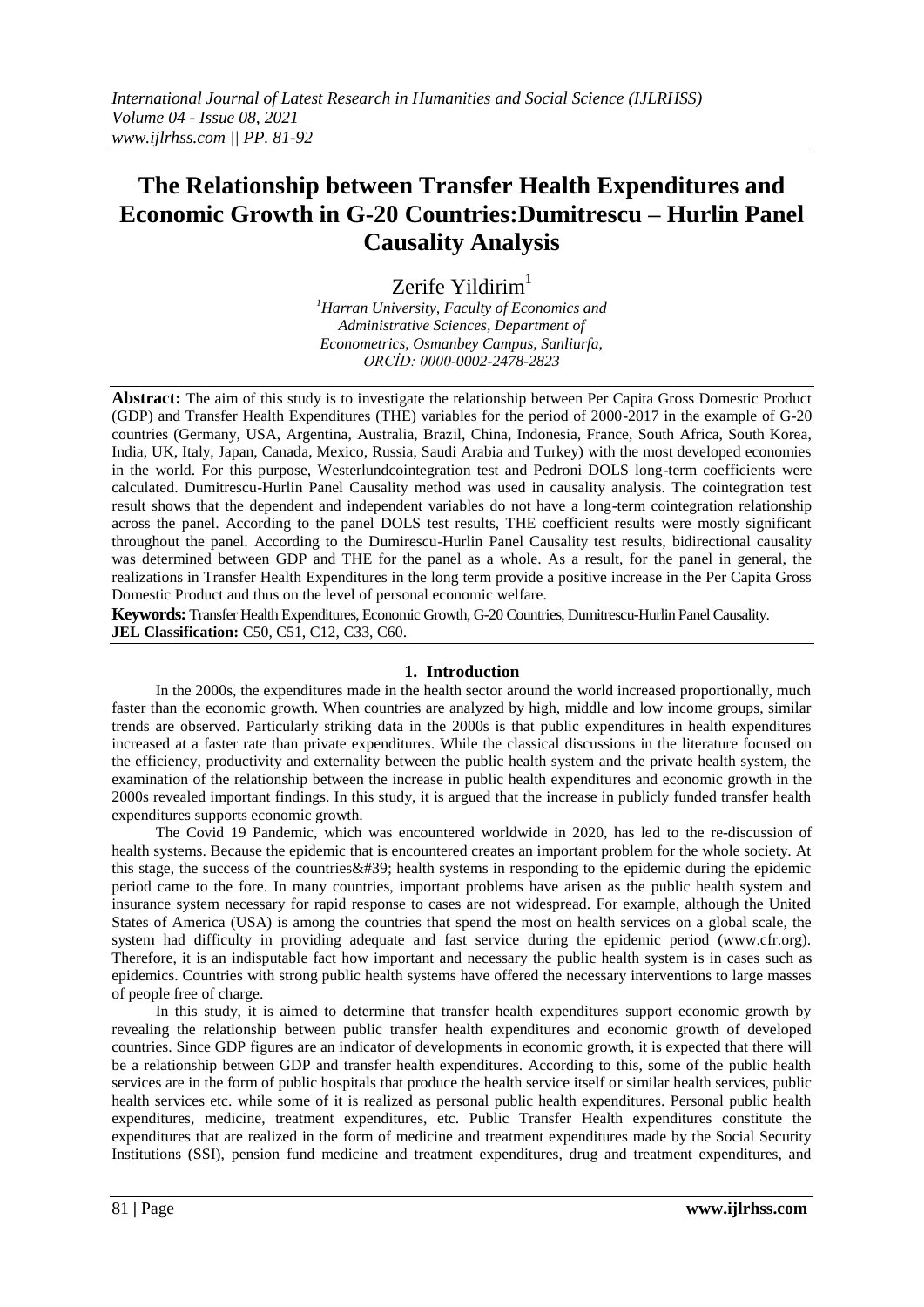green card medicine and treatment expenditures (Yılmaz and Yentürk, 2015: 4). The subject of this study is the relationship between Public Transfer Health Expenditures (THE) and Gross Product Per Capita (GDP).

#### **2. Transfer Health Expenditures in a Changing World**

Health service is carried out as a compulsory service for the survival of the human being himself. For this reason, in order for the human being, who is the building block of society, to continue to exist, health services must be offered continuously and at affordable costs. Accordingly, all kinds of expenditures are important in the realization of health services.

In countries where private capital accumulation has not yet accumulated sufficiently, health services are mostly produced by the state. In addition to capital accumulation, serious knowledge, experience, technology, innovation, experience and equipment are needed in order to provide health services. When these reasons are evaluated together, it has been the subject of discussion how to produce health services and how to provide access to health services from past to present. Especially in periods when there was not enough technology, information and equipment, most countries provided health services by the state.

In the "Global Sprending on Health: A World In Transition" report published by the World Health Organization in 2019, noting that the expenditures in the field of health have changed globally, it shows that both private health expenditures and public health expenditures are increasing rapidly. The report reveals that the health sector is growing faster than the economic growth. Between 2000 and 2017, global health expenditures increased by 3.9%, while economic growth remained around 3.0% annually (WHO, 2019).

Therefore, the increase in health expenditures is closely related to capital accumulation and the level of GNP. Looking at country groups around the world, data confirming this determination can be reached. For example, in middle-income countries, health expenditures increased by 6.3% annually between 2000 and 2017, while economic growth rates remained at an annual average of 5.9%. These countries are also rapidly approaching the classification of countries with high expenditure in the field of health. For the same period, it is stated that the average health expenditure per capita in low-income countries is 70 times less than the average health expenditure per capita in high-income countries (WHO: 2019). Therefore, while high-income countries account for 80% of total global health expenditures, middle-income countries account for 19% and low-income countries remain at 01%. These data show that the increase in health expenditures is closely related to the stage of capital accumulation. Because, health expenditures increased from 13% to 19% in middle-income developing countries in the 2000s and started to take a higher share of health expenditures in the world (Yıldırım and Cebeci, 2021: 4).

In Figure 1, a comparative graph of public health expenditures per capita in OECD countries in terms of US dollars, purchasing power parity and current prices for 2019 is given. When public health expenditures per capita in OECD countries are analyzed by country, the United States ranks first with 11071 \$, followed by Switzerland with 7732 \$, Norway 6646 \$ and Germany with 6645 \$, although there are problems during the pandemic period. While the average of OECD countries' public sector personal health expenditures is 4222 \$, they are at the bottom of the public health expenditures per capita of these countries and well below the average, with Turkey 1337 \$, Mexico 1153 \$ and Colombia 1212 \$. In the Covid 19 Pandemic, where the importance of public sector health expenditures is felt very intensely, the budget shares allocated by countries for health expenditures have come to the fore again [\(www.euronews.com](http://www.euronews.com/) 2020).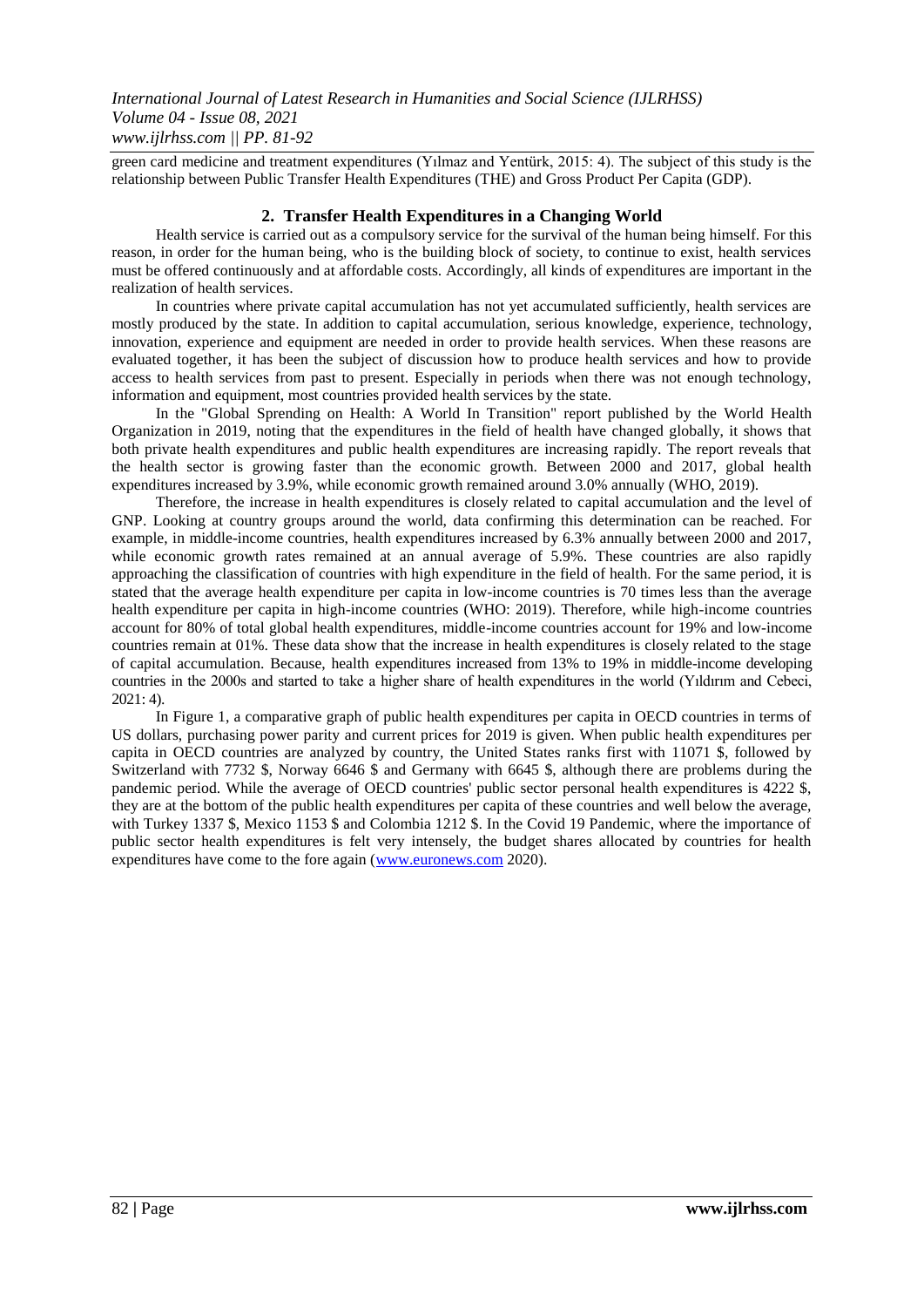

Source: [\(www.euronews.com](http://www.euronews.com/) 2020).

Figure 1. Health Expenditures Per Capita in OECD Countries

#### **3. Literature Review**

In most of the studies investigating the relationship between health expenditures and economic growth in the literature, it is assumed that health expenditures are a function of per capita income. Some of these are the works done by Newhouse (1987), Parkin et al. (1987), Milne and Molana (1991), Gerdtham and Jonsson (1991a), Gerdtham and Jonsson (1991b), Hitiris and Posnett (1992), Güran and Cingi (2002), Şen and Bingöl (2018), Yıldırım and Cebeci (2021). Most studies investigating the performance of health expenditures in time series are actually based on a simple relationship between these two variables. For a long-term relationship, studies by Murthy and Ukpolo (1994), Hansen and King (1996), Blomqvist and Carter (1997), McCoskey and Selden (1998), Gerdtham and Lothgren (2000), Karatzas (2000) and Roberts (2000) can be cited as an example.

McCoskey and Selden (1998) investigated the cointegration relationship between the series by making panel data analysis in their study on the relationship between health expenditures and gross domestic product per capita in OECD countries. Bhargava et al.(2001) argued that the effect of health on economic growth is greater in developing countries than in developed countries in their study using the Dynamic Panel Data Analysis technique. Bloom, et al. (2004) stated that health-related factors have a positive and statistically significant effect on economic growth in their study conducted on panel data of 104 countries using the Nonlinear Two-Stage Least Squares method. Another emphasis is that the improvement in life expectancy creates a positive increase effect. Clemente et al. (2004) studied cointegration analysis and concluded that there is a long-run relationship between total health expenditures and per capita income. Jewell et al. (2003) and Carrion-i-Silvestre (2005) stated that these variables on health and income are structural breaks that affect the level and slope of time series and this can be characterized as stationary processes developing around a broken trend.

Taban (2006) examined the relationship between health and economic growth in Turkey in the context of causality by using the 1980-2000 period data. According to the empirical results, while a two-way causality relationship was observed between life expectancy at birth and economic growth, no causal relationship was found between health expenditures and economic growth. Temiz and Korkmaz(2007) examined the relationship between health and economic growth in Turkey. Johansen cointegration test and Error Correction Model were used within the scope of the analysis. In this study, a positive and bidirectional causality relationship was found between life expectancy at birth and economic growth. A similar study was done by Amponsah-Nketiah(2009)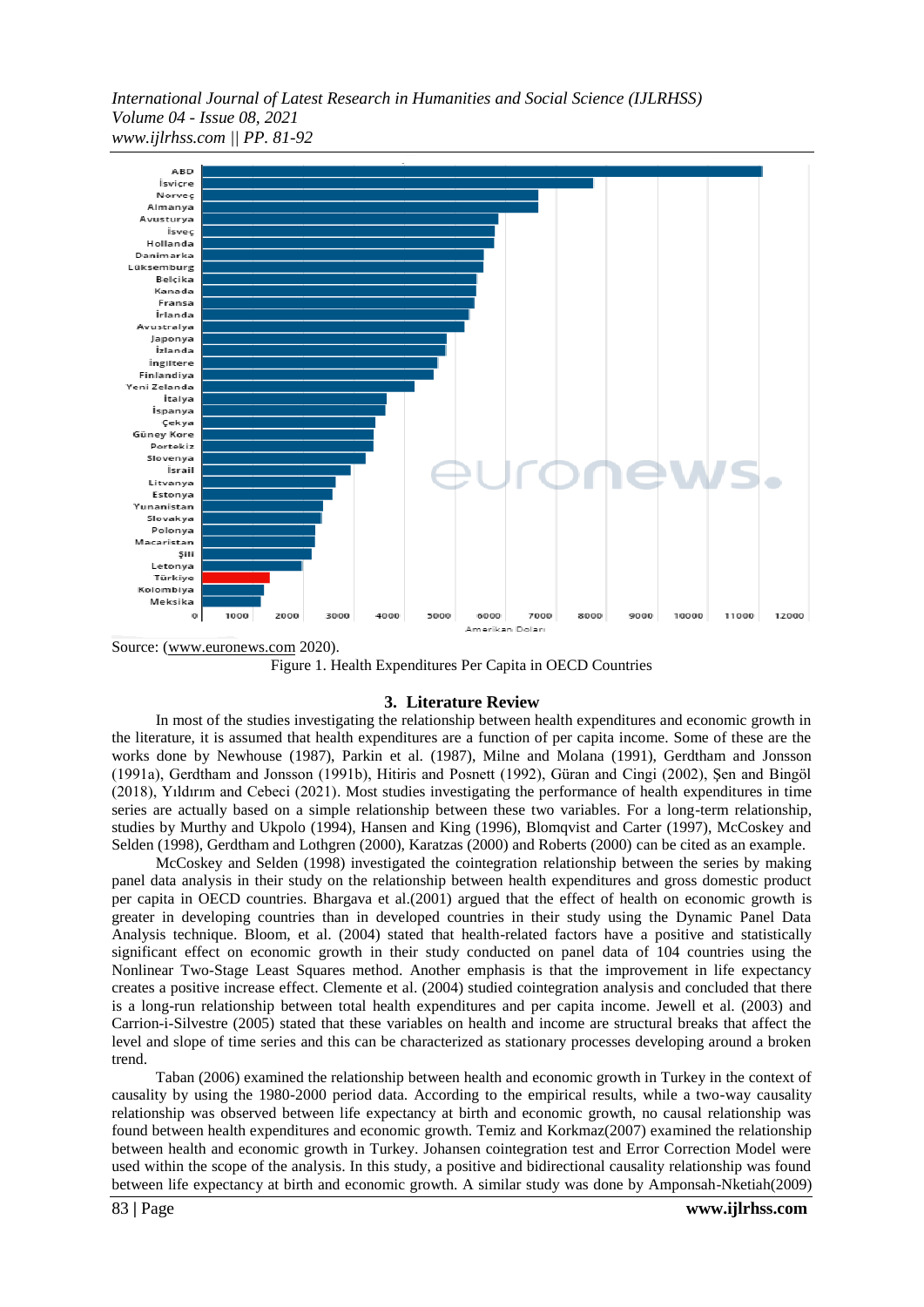Granger Causality test on the relationship between economic growth and aggregated expenditures and disaggregated expenditures in Ghana. He concluded that health expenditures as disaggregated expenditure support economic growth, but collective expenditures do not have such an effect.

Çetin and Ecevit (2010) examined the effect of health on economic growth using data from 15 OECD countries for the years 1990-2006. In the analyses, the relationship between health expenditures and economic growth was estimated using the Panel OLS. According to the empirical results, no statistically significant relationship was found between health expenditures and economic growth.

Aghion et al. (2010) estimated the relationship between health and growth in OECD countries with Generalized Least Squares Analysis and Bayesian Analysis. According to the study, health had a significant and positive effect on economic growth between 1940 and 1980, but they concluded that this relationship tended to weaken from 1960 onwards. Ak (2012) stated in his study that there is no short-term relationship, but a longterm causality relationship, as a result of the analyzes made using the Jahansencointegration test and Error correction model for health expenditures, economic growth and life expectancy for the Turkish economy. Alhowaish (2014) examined the relationship between health expenditures and economic growth for Saudi Arabia with the help of Granger Causality test. A one-way causality relationship was found in the study. Accordingly, while positive economic growth led to an increase in health expenditures by 1 percent, health services did not have a significant impact on Saudi economic growth.

Şen and Bingöl (2018) in their study on the relationship between health expenditures and economic growth, worked with quarterly data between 2006-2017 in the case of Turkey. Variance decomposition analyzes with Boostrap-based Toda Yamomato and frequency domain causality tests were studied. They found a bidirectional causality relationship.

# **4. Econometric Methodology and Practice**

In the example of G-20 countries with the most developed and high-income economies in the world (Germany, United States (USA), Argentina, Australia, Brazil, China, Indonesia, France, South Africa, South Korea, India, England, Italy, Japan, Canada, Mexico, Russia, Saudi Arabia and Turkey), the effects of services called Transfer Health Expenditures (THE) on the Gross Domestic Product (GDP) per capita in the country are investigated in order to see the effects on the period before the global Pandemic (covid-19).

In the study, in the example of these countries with the most developed economies in the world, the longterm relationship between the Gross Domestic Product (GDP) per Capita and Transfer Health Expenditures (THE) variables for the period 2000-2017 is investigated. For this purpose, second generation unit root tests, Westerlundcointegration test, Pedroni DOLS and Dumitrescu-Hurlin Panel Causality methods were used in the analysis.

# **4.1. Dataset and Statistics**

The applied panel data analysis was conducted on the twenty most developed "G-20" countries (Germany, USA, Argentina, Australia, Brazil, China, Indonesia, France, South Africa, South Korea, India, UK, Italy, Japan, Canada, Mexico, Russia, Saudi Arabia and Turkey) of the world. The period of 2000-2017 in the time period selection is limited to this period as the time period for which information has been reached. In the study, while Gross Domestic Product Per Capita (GDP) was used as an indicator of economic welfare, Transfer Health Expenditures (THE) data were used as an independent variable. All data were obtained from the official web pages of the World Health Organization (WHO). The information about the variables is as given in Table 1.

| Table 1. Variables Used in the Study and Their Explanations |                      |                    |                                    |           |  |
|-------------------------------------------------------------|----------------------|--------------------|------------------------------------|-----------|--|
| Variables                                                   | <b>Abbreviations</b> | <b>Description</b> | Data Source                        | Period    |  |
| Gross Domestic Product per<br>Capita                        | <b>GDP</b>           | Dollar \$          | World Health<br>Organization (WHO) | 2000-2017 |  |
| <b>Transfer Health Expenditures</b>                         | <b>THE</b>           | Dollar \$          | World Health<br>Organization (WHO) | 2000-2017 |  |
|                                                             | $-1$                 |                    | $\sim$ $ \sim$ $ \sim$ $\sim$      |           |  |

Source: World Health Organization (WHO)[, www.who.org.](http://www.who.org/) (access: 05.09.2020)

Data sets are prepared in US Dollars based on the base year 2009=100. In order to facilitate the calculations and to prevent deviations from the assumptions, the natural logarithms of the data sets were included in the analysis after they were taken. Descriptive statistics for panel-wide variables are given in Table 2.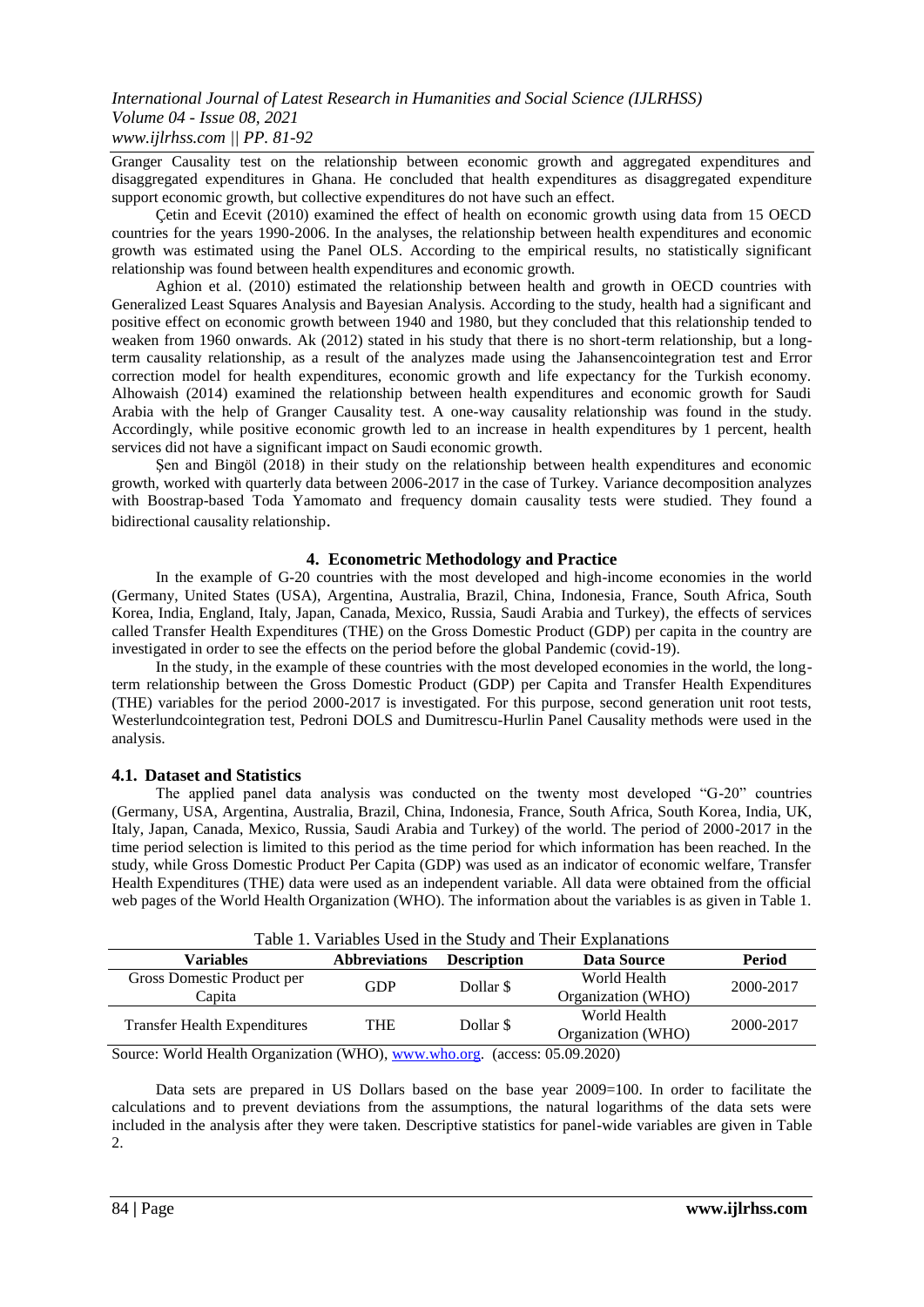|                                                       | Table 2. Descriptive Statistics of Variables |        |      |      |                                |          |                   |
|-------------------------------------------------------|----------------------------------------------|--------|------|------|--------------------------------|----------|-------------------|
| <b>Descriptive Statistics</b>                         |                                              |        |      |      |                                |          |                   |
|                                                       | Mean                                         | Median | Max. | Min. | <b>St.Eror</b>                 | J.B.sts. | <b>Probabilty</b> |
| <b>LGDP</b>                                           | 7.00                                         | 6.46   | 10   | 5.23 | 1.11                           | 68.89    | 0.000             |
| <b>LTHE</b>                                           | 2.58                                         | 2.57   | 3.61 | 0.77 | 0.73                           | 21.66    | 0.000             |
| Source: World Health Organization (WHO), www.who.org. |                                              |        |      |      | $(\text{access: } 10.05.2020)$ |          |                   |

The econometric model estimated in this study is as shown in equation (1) below.

$$
LKBGSYM_{ii} = \alpha_{it} + \beta_1 LTSH_{it} + \varepsilon_{it}
$$
\n(1)

Here;  $i=1, \ldots, N$  shows the G20 countries in the model data set, that is, the number of sections in the model, and  $t=1, \ldots, T$  shows the time dimension of the model.

#### **4.2. Horizontal Section Dependency and Homogeneity Tests**

In panel data analysis, it is necessary to determine the cross-sectional dependence and homogeneity status of the series before proceeding to the stationarity tests. CDLM1 test developed by Breusch-Pagan (1980) is used when the time (T) dimension of the panel is larger than the cross-section (N) dimension  $(T>N)$ . In cases where both T and N are large, the CDLM2 test developed by Pesaran (2004) can be applied. In cases where T<N, cross-section dependence between units is investigated with the CDLM test (Cross Section Dependent Test) developed by Pesaran, Ullah and Yagamata (2008) (Hepaktan and Çınar, 2011: 142).

In the study, Pesaran, Ullah and Yagamata (2008) CDLM test was found suitable for the cross-section dependency test, taking into account the T<N feature for the eighteen years (T) and G20 countries (Germany, USA, Argentina, Australia, Brazil, China, Indonesia, France, South Africa, South Korea, India, UK, Italy, Japan, Canada, Mexico, Russia, Saudi Arabia and Turkey) Nineteen cross-section (N) information covering the 2000- 2017 period. The CDLM test includes the variance and mean in the test statistic, thus eliminating possible deviations by making both the group mean and the individual mean zero. For this reason, this test is called the deviation-corrected LM test and is expressed as given below (Altıntaş and Mercan, 2015: 359).

$$
CD_{LM} = \left(\frac{2}{N(N-1)}\right)^{1/2} \sum_{i=1}^{N-1} \sum_{j=i+1}^{N} \hat{\rho}_{ij}^{2} \frac{(T-K-1)\hat{p}_{ij} - \hat{\mu}_{Tij}}{v_{Tij}} \approx N(0,1)
$$
(2)

For the CDLM test, the null (Ho) hypothesis is "no cross-section dependence", and the alternative hypothesis is "there is cross-section dependence". If it is accepted that there is no cross-section dependence in the panel data set, first-generation unit root tests, on the other hand, using second-generation unit root tests to determine that there is cross-section dependence in the panel data set will provide consistent, effective and robust estimation results.

Another test that should be checked before the analysis is the homogeneity test. The first study on the homogeneity of slope coefficients was done by Swamy (1970). To investigate the homogeneity of the slope parameters of the variables, the homogeneity test (Slope Homogencity Test) developed by Pesaran and Yamagata (2008) is used. In the equation (3) given below, it tests whether the independent variable parameter (  $\beta$  slope coefficient) is homogeneous among the units.

$$
Y_{it} = \alpha + \beta_i X_i + \varepsilon_{it} \tag{3}
$$

$$
\widetilde{\Delta} = \sqrt{N} \left( \frac{N^{-1}S - k}{2k} \right) \sim \chi_k^2 \tag{4}
$$

$$
\widetilde{\Delta}_{\text{adj}} = \sqrt{N} \left( \frac{N^{-1} \overline{S} - k}{\nu(T, k)} \right) \sim N(0, 1) \tag{5}
$$

Equation (4) test statistic is used for large samples, while equation (5) test statistic is used for small samples. Here: N shows the number of units, S swamy test statistics, k the number of explanatory variables and v(T,k) standard error (Recepoğlu, Doğanay and Değer, 2020: 74).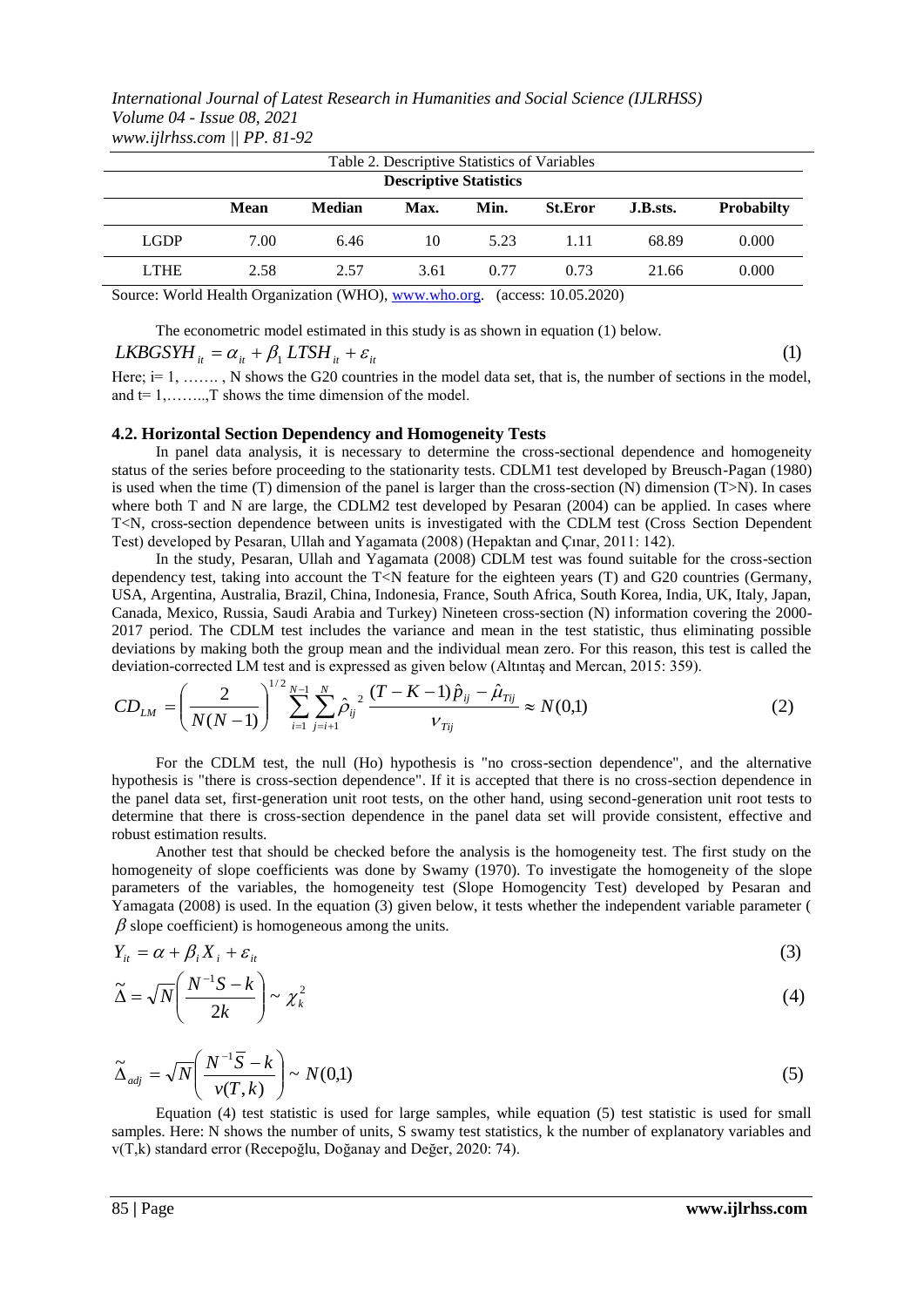|                               |                                                 | Table 3. Cross Section Dependency Test and Results |                          |                    |  |
|-------------------------------|-------------------------------------------------|----------------------------------------------------|--------------------------|--------------------|--|
|                               |                                                 | <b>Horizontal Section Dependency Test</b>          |                          |                    |  |
|                               | <b>GDP</b><br><b>LTHE</b>                       |                                                    |                          |                    |  |
|                               | <b>Statistics</b>                               | <b>Probability</b>                                 | <b>Statistics</b>        | <b>Probability</b> |  |
| $CDLM1$ (BP, 1980)            | 2626.847                                        | $0.0000$ ***                                       | 2021.259                 | $0.0000$ ***       |  |
| $CDLM2$ (Pesaran, 2004)       | 132.7970                                        | $0.0000$ ***                                       | 100.0505                 | $0.0000$ ***       |  |
| $CDIM$ (Pesaran et.al., 2008) | 132.2382                                        | $0.0000$ ***                                       | 99.49172                 | $0.0000$ ***       |  |
| Bias-Adjusted_CDTest          | 48.48374                                        | $0.0000$ ***                                       | 42.45346                 | $0.0000$ ***       |  |
| <b>Homogeneity Test</b>       |                                                 |                                                    |                          |                    |  |
| Swamy S Test                  | chi <sup><math>\wedge</math>2(90)=1100000</sup> |                                                    | Prob> chi $^{2}2=0.0000$ |                    |  |

Note: "\*\*\*, \*\*, \* signs indicate statistical significance at the 1%, 5% and 10% level, respectively.

When the results of Table 3 are examined, the H0 hypothesis is rejected throughout the panel according to the cross-sectional dependence test results and probability values. There is a cross-section dependence between the series. According to this result, since there is a cross-section dependency, the unit root test should be used.

In the table, the test results of the Swamy-S tests, which were used to investigate homogeneity in second generation estimators, were given as antecedent and lag length of 1. In order to carry out this test, estimation was made by deriving the relevant variables. According to the homogeneity test results, the H0 hypothesis was rejected and the heterogeneity of the parameters was accepted. The most important factor in panel data analysis is heterogeneity. Because the cross-sections in the panel data set may have different properties, that is, the sections may differ in terms of being stationary or non-stationary (cointegrated or not co-integrated) (Asteriou and Hall, 2007: 366).

#### **4.3. Panel Unit Root Tests and Results**

Before moving on to the statistical tests of the series with time dimension, it is necessary to investigate the stationarity of the series over time for the data set to be used in model predictions. Unit root tests are used to investigate stationarity.

Pesaran (2007) developed a simple method to eliminate the correlation between units instead of estimating factor loads. Instead of a unit root test based on taking the difference from the estimated common factors, he added the cross-sectional averages of the lagged levels and first differences of the individual series as factors to the DF or ADF regression. Therefore, in this method, the extended version of the ADF regression with delayed cross-sectional means is used, and in this regression, the difference eliminates the correlation between units. This test is called the horizontal section extended Dickey Fuller (CADF) (YerdelenTatoğlu, 2017: 84). The stationarities of the variables were examined with unit root tests, and the results are given in Table 4 below.

|             |             |          | Table 4. Unit Root Test | <b>Horizontal Section Extended Dickey Fuller (CADF) Test</b> |               |  |
|-------------|-------------|----------|-------------------------|--------------------------------------------------------------|---------------|--|
| <b>LGDP</b> |             |          |                         |                                                              |               |  |
| t-bar       | cv10        | cv5      | cv1                     | $z[t-bar]$                                                   | p-probability |  |
| $-2.576$    | $-2.100$    | $-2.210$ | $-2.400$                | $-3.616$                                                     | $0.000***$    |  |
|             | <b>LTHE</b> |          |                         |                                                              |               |  |
| t-bar       | cv10        | cv5      | cv1                     | $z[t-bar]$                                                   | p-probability |  |
| $-2.472$    | $-2.100$    | $-2.210$ | $-2.400$                | $-3.171$                                                     | $0.001***$    |  |

**Note:** "\*\*\*, \*\*, \* signs indicate statistical significance at the 1%, 5% and 10% level, respectively.

When the results of the horizontal section extended Dickey Fuller (CADF) test are examined, it is seen that the t-bar statistical value for the LGDP variable is greater than the absolute value given at the  $90\%$  (cv10), 95%(cv5) and 99%(cv1) confidence levels. According to this result, the series is stationary. According to the probability value of the Z[t-bar] statistic, it is concluded that the series is stationary. Similarly, the calculated t-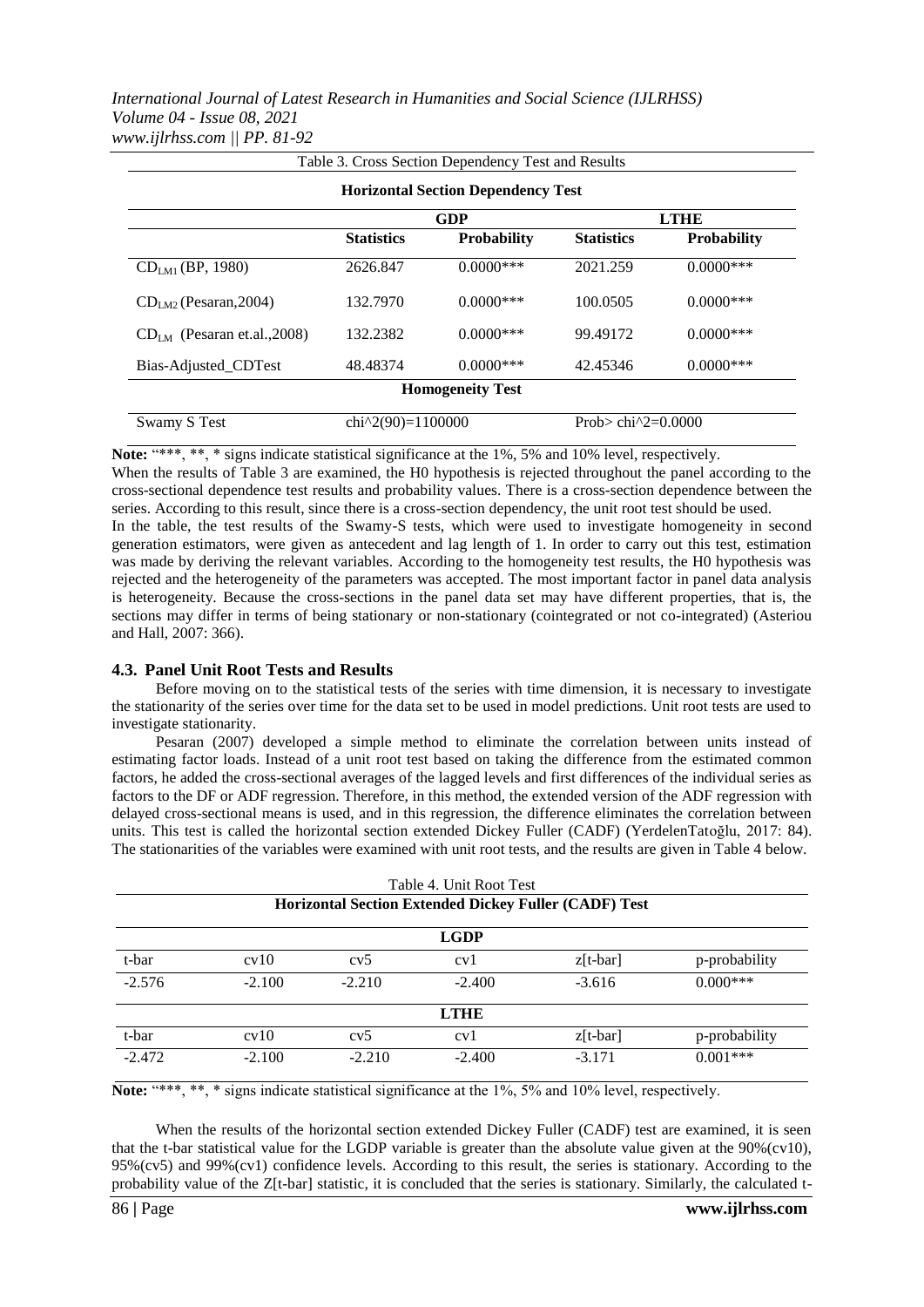bar statistical value of another variable, LTHE, is observed to be greater than the critical values given at 90%(cv10), 95%(cv5) and 99%(cv1) confidence levels. According to this result, the series is stationary. When the probability value of the z[t-bar] statistic is examined, it is concluded that the series is stationary.

#### **4.4. Panel Cointegration Tests and Results**

After investigating the stationarity of the series with unit root tests, the Westerlundcointegration test was used in our study to investigate whether there is a long-term reciprocal relationship between the series. Westerlund(2007) worked on four panel cointegration tests with error correction model in order to examine the cointegration relationship between the variables. Of these tests, Gt and Ga give the interpreted group average statistics if the panel is heterogeneous, while Pt and Pa give the interpreted panel statistics if the panel is homogeneous (YerdelenTatoğlu, 2017: 200-203).

In the Westerlund panel cointegration test, Gt and Ga statistics are taken into account if the panel is heterogeneous. In his study, Chang (2004) suggests using resistive probability values in case of cross-sectional dependence between units in the panel data set. In this study, the resistive probability values of Gt and Ga statistics can be examined because the panel is heterogeneous and the series includes cross-sectional dependence (Doğanay, Değer and Recepoğlu, 2020: 77).

| Table 5. Results of Cointegration Tests                 |                                      |          |       |       |       |  |  |
|---------------------------------------------------------|--------------------------------------|----------|-------|-------|-------|--|--|
| $KBGSYH_{ii} = \alpha_{ii} + \beta_1 TSH_{ii} + u_{ii}$ |                                      |          |       |       |       |  |  |
| <b>Westerlund Panel Cointegration Test Result</b>       |                                      |          |       |       |       |  |  |
| <b>Statistics Value</b>                                 | Robust p-value<br>z-value<br>p-value |          |       |       |       |  |  |
| $G_t$                                                   |                                      | $-1.161$ | 3.097 | 0.999 | 0.970 |  |  |
| $G_{a}$                                                 |                                      | $-6.649$ | 0.444 | 0.671 | 0.693 |  |  |
| $P_t$                                                   |                                      | $-3.158$ | 3.228 | 0.999 | 0.800 |  |  |
| $P_{a}$                                                 |                                      | $-2.235$ | 2.015 | 0.978 | 0.715 |  |  |

Note: In Westerlund(2007) cointegration test, Ho hypothesis is "No cointegration". The signs \*\*\*,\*\*,\* indicate statistical significance at the level of 1%, 5% and 10%, respectively. Resistive probability values were obtained with 400 bootstraps..

According to the Westerlund(2007) cointegration test, in which we investigated the relationship between per capita gross domestic product and transfer health expenditure variables, the Ho hypothesis (there is no cointegration relationship between the series) could not be rejected. In the Westerlund panel cointegration test results, no cointegration relationship was found in the hypothesis test results made according to the probability values of the Gt and Ga statistics and according to the probability values of the Pt and Pa statistics. Accordingly, there is no mutual cointegration relationship between the variables. According to these results, per capita gross domestic product and transfer health expenditures are not mutually cointegrated for the twenty most developed countries. It cannot be said that these variables act together in the long run.

|  | Table 6. Panel Dynamic Least Squares (DOLS) Estimated Results |
|--|---------------------------------------------------------------|
|  |                                                               |

| $KBGSYH_{it} = \alpha_{it} + \beta_1 TSH_{it} + u_{it}$ |                          |                |  |  |  |
|---------------------------------------------------------|--------------------------|----------------|--|--|--|
| <b>COUNTRIES</b>                                        | Transfer health expenses |                |  |  |  |
|                                                         | Coefficient t-statistics |                |  |  |  |
| Panel Overall                                           | $0.685(32.59)$ ***       |                |  |  |  |
| Germany                                                 | $-6.062$                 | $(-3.174)$ *** |  |  |  |
| USA.                                                    | 5.886                    | $(11.980)$ *** |  |  |  |
| Argentina                                               | 4.306                    | $(3.030)$ ***  |  |  |  |
| Australia                                               | 1.206                    | $(7.100)$ ***  |  |  |  |
| <b>Brazil</b>                                           | $-1.483$                 | $(-9.89)$ ***  |  |  |  |
| Chinese                                                 | 0.5103                   | $(56.35)$ ***  |  |  |  |
| Indonesia                                               | 1.008                    | (0.797)        |  |  |  |
| France                                                  | 2.143                    | $(24.80)$ ***  |  |  |  |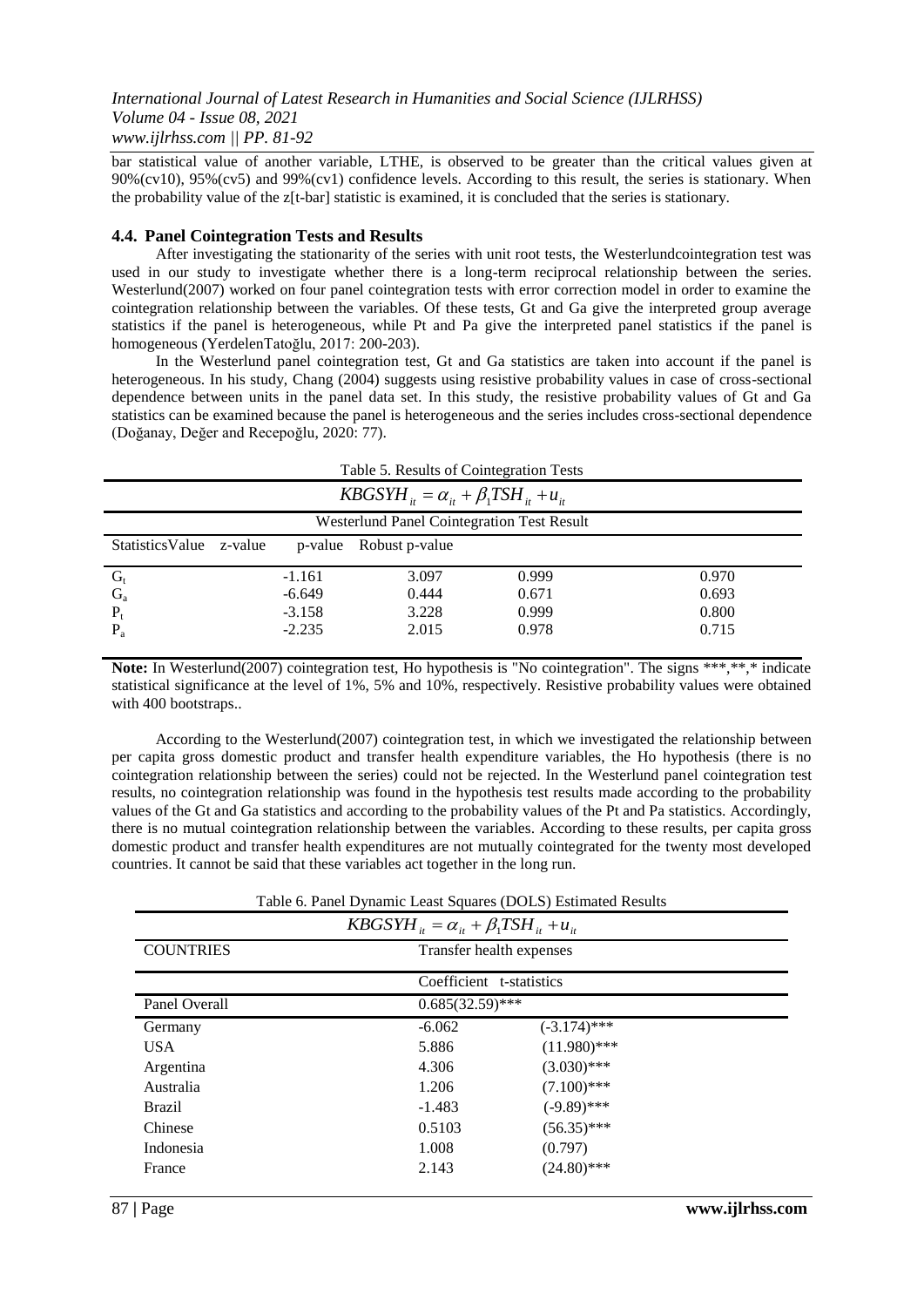| South Africa   | 0.5137    | $(8.573)$ ***  |  |
|----------------|-----------|----------------|--|
| South Korea    | $-1.440$  | $(-15.14)$ *** |  |
| India          | 1.685     | $(20.77)$ ***  |  |
| <b>Britain</b> | 3.913     | $(6.686)$ ***  |  |
| Italy          | 1.472     | $(21.10)$ ***  |  |
| Japan          | 0.6571    | (0.175)        |  |
| Canada         | 2.179     | $(21.33)$ ***  |  |
| Mexican        | $-0.9064$ | $(-2.189)$ **  |  |
| Russia         | $-1.170$  | $(-2.137)$ **  |  |
| Saudi Arabia   | $-0.5473$ | (-4.798)***    |  |
| Turkey         | $-0.8548$ | $(-3.294)$ *** |  |
|                |           |                |  |

Note: "\*\*\*, \*\*, \* signs indicate statistical significance at the 1%, 5% and 10% level, respectively.

When the panel DOLS test results were evaluated on a panel basis, the sign of LTHE was positive and statistically significant at the 1% level, as expected. In other words, increases in LTHE in the long term affect LGDP positively across the panel. The coefficient across the panel was calculated as 0.68. In other words, a 1% increase in LTHE across G-20 countries will increase LGDP by 0.68%, and the coefficient was found to be statistically significant. This expression is a result provided as a mean group.

When the unit effects of the Panel DOLS test results on the effects of transfer health expenditures on economic growth or economic welfare were examined on the G-20 countries, the results were insignificant for Indonesia and Japan, and the results were statistically significant for the remaining seventeen countries.According to the results given in the table, the coefficients calculated for Germany, Brazil, South Korea, Mexico, Russia, Saudi Arabia and Turkey were found to be negative and statistically significant.According to the result, the increase in LTHE in these countries does not mean that there is an increase in LGDP. In these countries, it can be said that the increase in personal economic welfare or increase in personal income is not positively affected by transfer health expenditures. Again, according to the results in the table, the coefficients for the other ten countries were found to be positive and statistically significant. Accordingly, in the long run, a 1% increase in LTHE in the USA increases LGDP by 5.88%. In Argentina, a 1% increase in LTHE increases LGDP by 4.31%. In Australia, a 1% increase in LTHE increases LGDP by 1.21%. In China, a 1% increase in LTHE increases LGDP by 0.51%. In France, a 1% increase in LTHE increases LKB GDP by 2.14%. In South Africa, a 1% increase in LTHE increases LGDP by 0.51%. In India, a 1% increase in LTHE increases LGDP by 1.68%. In the UK, a 1% increase in LTHE increases LGDP by 3.91%. In Italy, a 1% increase in LTHE increases LGDP by 1.47%. In Canada, a 1% increase in LTHE increases LGDP by 2.18%. When the long-term unit effects are examined, different results and effects may be in question according to the countries.

#### **4.5. Panel Causality Tests and Results**

The cross-sectional information of the panel data set requires investigating the heterogeneity between the units for the panel Granger causality analysis (Yıldırım, 2019: 1370). Hoaltz-Eakin et al. (1988) investigated the causality relationship for the panel in general. The Ho null hypothesis is established as there is no causal relationship between the variables over all units.

The long-term relationship between the Per Capita Gross Domestic Product (GDP), and Transfer Health Expenditures (THE) variables and the causality relationship between these variables were investigated throughout the panel.

|             | Table 7. Dumitrescu-Hurlin Panel Causality Test |             |                     |                     |                    |               |  |  |
|-------------|-------------------------------------------------|-------------|---------------------|---------------------|--------------------|---------------|--|--|
|             | <b>Dumitrescu-Hurlin Panel Causality Test</b>   |             |                     |                     |                    |               |  |  |
|             |                                                 |             |                     |                     |                    |               |  |  |
|             | <b>Aspect of Causality</b>                      |             | <b>W-Statistics</b> | <b>Z-Statistics</b> | <b>Probability</b> | <b>Result</b> |  |  |
|             |                                                 |             |                     |                     |                    |               |  |  |
| <b>LTHE</b> |                                                 | <b>LGDP</b> | 3.8360              | 8.7412              | $0.0000$ ***       | Cause         |  |  |
| <b>LGDP</b> |                                                 | LTHE.       | 2.6660              | 5.1351              | $0.0005***$        | Cause         |  |  |

**Note:**The signs \*\*\*,\*\*,\* indicate statistical significance at the level of 1%, 5% and 10%, respectively. The lag length is taken as one.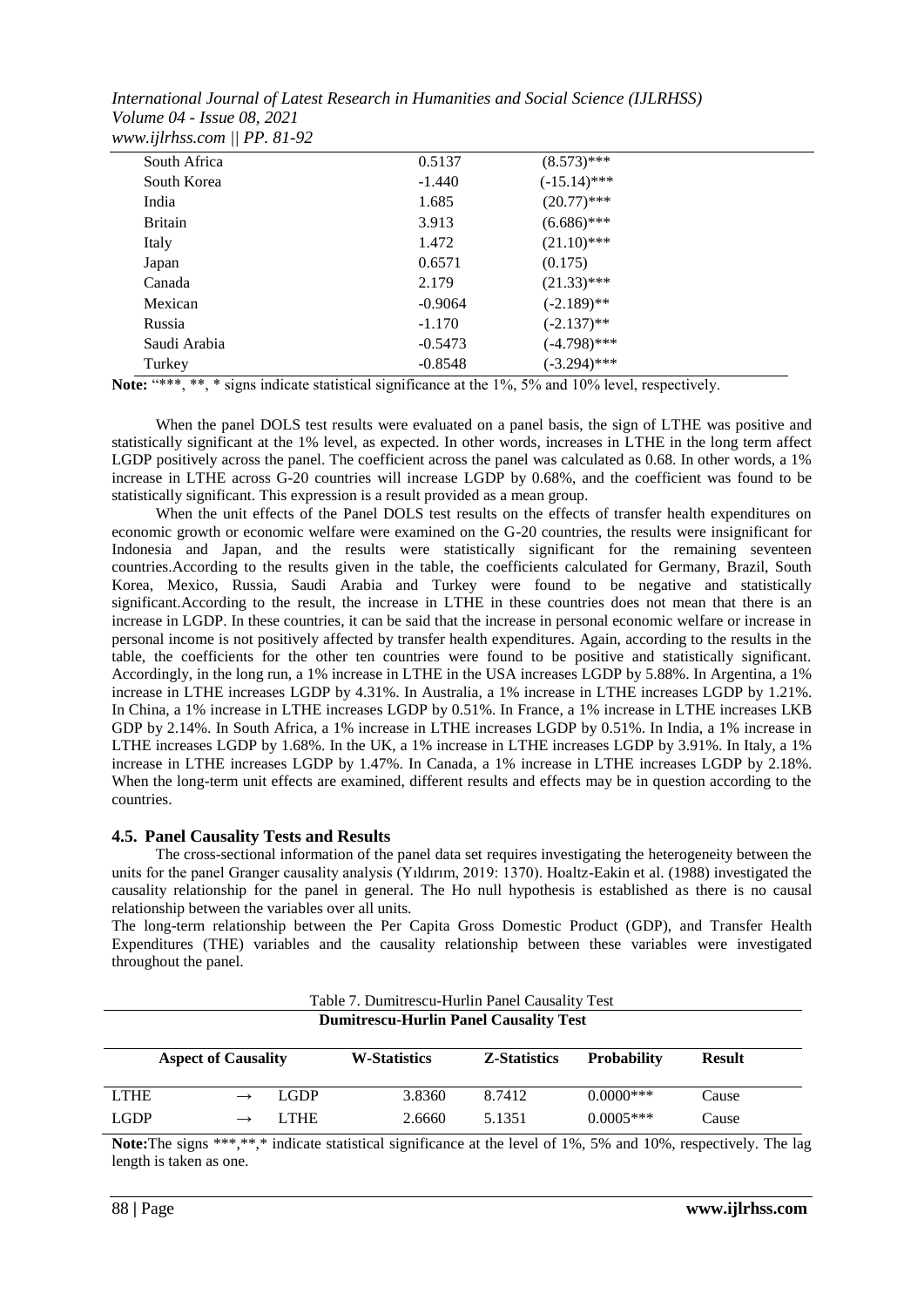As seen in Table 6, in DumitrescuHurlin-panel causality analysis, there is causality from LTHE to LGDP and from LGDP to LTHE, according to panel causality results for the overall panel. Therefore, a causal relationship was found between the variables. The causality relationship here is expressed for the panel as a whole. Unit-based causality relation to units Unit coefficients can also be obtained by using heterogeneous VAR analysis.

#### **Result**

The aim of this study is to investigate the relationship between Per Capita Gross Domestic Product (GDP) and Transfer Health Expenditures (THE) variables for the period of 2000-2017 in the example of G-20 countries (Germany, USA, Argentina, Australia, Brazil, China, Indonesia, France, South Africa, South Korea, India, UK, Italy, Japan, Canada, Mexico, Russia, Saudi Arabia and Turkey) with the most developed economies in the world. For this purpose, firstly, the horizontal section dependency relationship and homogeneity relationship between the variables were investigated. According to the results obtained, the second generation panel unit root test, CIPS test, was applied and the data set was stabilized. By applying the Westerlundcointegration test, it was concluded that there was no such relationship between the variables. Pedroni DOLS long-term coefficients were calculated, and THE coefficient results were mostly found to be significant across the panel. Dumitrescu-Hurlin Panel Causality method was used in causality analysis. According to the Dumirescu-Hurlin Panel Causality test results, bidirectional causality was determined between GDP and THE for the panel as a whole.

As a result, for the panel in general, the realizations in Transfer Health Expenditures in the long term provide a positive increase in the Gross Product Per Capita and thus on the level of personal economic welfare. Similarly, it can be stated that improvements in Gross Product per Capita provide an increase on Transfer Health Expenditures in the long run. In countries where capital accumulation is not sufficiently formed or private sector services are not sufficient, health services, which are the most basic needs, are provided or supported by the state. Personal health expenditures made in the public sense, medicine, treatment expenditures, etc. Expenditures that are realized in the form of medicine and treatment expenditures made by social security institutions, pension fund medicine and treatment expenditures, drug and treatment expenditures, green card medicine and treatment expenditures are realized as health expenditures that provide social benefits. Personal health expenditures, which are mostly seen as support for low-income groups, have a very serious importance in unexpected or unpredictable epidemic situations such as the Covid 19 pandemic.

#### **Bibliography**

- [1]. Aghion, P., Howitt, P. andMurtin, F. (2010). The Relationship Between Health and Growth: When Lucas Meets Nelson-Phelps. Bruegel Working Paper 2010/04. pp. 1-25. [http://www.economics.harvard.edu/faculty/aghion/files/Relationship%20Between%20Healt.pdf.](http://www.economics.harvard.edu/faculty/aghion/files/Relationship%20Between%20Healt.pdf)  $(20.12.2020)$ .
- [2]. Ak, R. (2012). The Relationship Between Health Expenditures and Economic Growth: Turkish Case. Int. j. Buss. Mgt. Eco. Res. Vol. 3 (1). pp.404-409. <http://www.ijbmer.com/docs/volumes/vol3issue1/ijbmer2012030101.pdf>(20.12.2020).
- [3]. Alhowaish, A. K. (2014). Healthcare Spending and Economic Growth in Saudi Arabia: A Hranger Causality Approach. International Journal of Scientific & Engineering Research. Vol 5. Issue 1. pp. 1471-1474. <http://citeseerx.ist.psu.edu/viewdoc/download?doi=10.1.1.428.9040&rep=rep1&type=pdf> (20.12.2020).
- [4]. Altıntas, H. and Mercan, M . (2015). The Relationship between R&D Expenditures and Economic Growth: Panel Cointegration Analysis Under Cross-Section Dependence on OECD Countries. Ankara University SBF Journal. 70 (2). pp. 345-376 . DOI: 10.1501/SBFder\_0000002355.
- [5]. Amponsah-Nketiah, E. (2009). Public Spending and Economic Growth: Evidence From Ghana (1970- 2004). Development Southern Africa. Vol. 26. Issue 3. pp. 477-497. <https://www.tandfonline.com/doi/full/10.1080/03768350903086846> (20.12.02020).
- [6]. Asteriou, D. and Hall, S. G. (2007). Applied Econometrics. (Rev.ed.). New York: Palgrave Macmillan.
- [7]. Bhargava, A., Jamison, D. T., Lau, L. and Murray, C. JL. (2001). Modeling The Effects Of Health On Economic Growth. Journal of Health Economics. 20 (3). pp. 423-440. <https://www.who.int/healthinfo/paper33.pdf>(20.12.2020).
- [8]. Bloom, D. E., Canning, D. andSevilla, J. (2004). The Effect Of Health On Economic Growth: A Production Function Approach. World Development. 32 (1). pp. 1-13. [https://reader.elsevier.com/reader/sd/pii/S0305750X03001943?token=](https://reader.elsevier.com/reader/sd/pii/S0305750X03001943?token) (20.12.2020).
- [9]. Blomqvist, A.G. and Carter, R.A.L. (1997). Is Health Care Really a Luxury?. Journal of Health Economics, 16. pp. 207-229.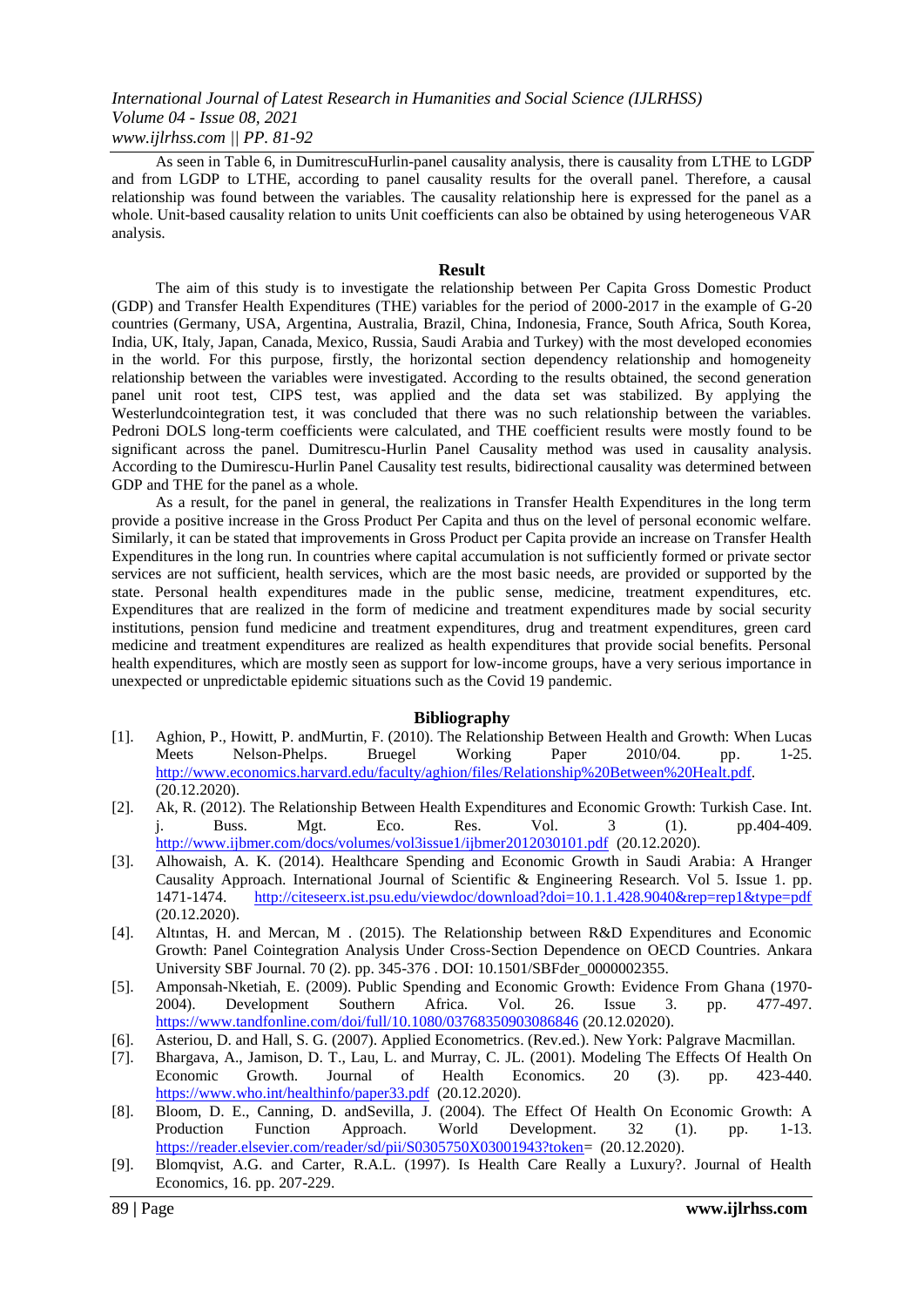- [10]. Breusch, T.S. and Pagan, A. (1980). The Lagrange Multiplier Test and its Applications to Model Specification in Econometrics. Review of Economic Studies. Vol 47. Issue 1. pp. 239-253. [https://econpapers.repec.org/article/ouprestud/v\\_3a47\\_3ay\\_3a1980\\_3ai\\_3a1\\_3ap\\_3a239-253..htm.](https://econpapers.repec.org/article/ouprestud/v_3a47_3ay_3a1980_3ai_3a1_3ap_3a239-253..htm) (22.07.2021)
- [11]. Carrion-i-Silvestre, J.L. (2005). Health Care Expenditure and GDP: are they SrokenStationary?. Journal of Health Economi. Vol 24. pp. 839-854.
- [12]. Chang, Y. (2004). Bootstrap Unit Root Tests in Panels with Cross-Sectional Dependency. Journal of Econometrics. Vol 120. Issue 2. pp. 263-23. [https://econpapers.repec.org/article/eeeeconom/v\\_3a120\\_3ay\\_3a2004\\_3ai\\_3a2\\_3ap\\_3a263-293.htm.](https://econpapers.repec.org/article/eeeeconom/v_3a120_3ay_3a2004_3ai_3a2_3ap_3a263-293.htm) (12.07.2201).
- [13]. Clemente, J., Marcuello, C., Montañés, A. andPueyo, F. (2004). On the International Stability of Health Care Expenditure Functions: are Government and Private Functions Similar?. Journal of Health Economics. 23. pp. 589-613.
- [14]. Cetin, M. and Ecevit, E. (2010).The Impact of Health Spending on Economic Growth: A Panel Regression Analysis on OECD Countries. Dogus University Journal. 11(2). pp. 166-182.
- [15]. Dimitrios, A. and Stephen, H.G. (2007). Applied Econometrics. (Rev.ed.). New York: Palgrave Macmillan. [https://www.academia.edu/43196451/Applied\\_Econometrics\\_A\\_Modern\\_Approach\\_Using\\_Eviews\\_and](https://www.academia.edu/43196451/Applied_Econometrics_A_Modern_Approach_Using_Eviews_and_Microfit_Revised_Edition) Microfit Revised Edition. (13.07.2021)
- [16]. Doganay, M.A., Deger, M.K. and Recepoglu, M. (2020). Relationships Between Energy Consumption and Economic Growth: Panel Data Analysis on Provinces in Turkey (2004-2014). Dogus University Journal.Vol21(1).pp.69- 80[.https://www.researchgate.net/publication/343061986\\_Enerji\\_Tuketimi\\_ile\\_Ekonomik\\_Buyume\\_Arasi](https://www.researchgate.net/publication/343061986_Enerji_Tuketimi_ile_Ekonomik_Buyume_Arasindaki_Iliskiler_Turkiye_de_Iller_Uzerine_Panel_Veri_Analizleri_2004-2014)

ndaki Iliskiler Turkiye de Iller Uzerine Panel Veri Analizleri 2004-2014. (13.07.2021).

- [17]. Gerdtham, U.G. andLothgren, M. (2000). On Stationarity and Cointegration of International Health Expenditure and GDP. Journal of Health Economics. 19 (4). pp. 461-475.
- [18]. Gerdtham, U.G. and Jonsson, B. (1991a). Price and Quantity in International Comparisons of Health Care Expenditure. Applied Economics. 23. pp. 1519-1528.
- [19]. Gerdtham, U.G. and Jonsson, B. (1991b). Conversion Factor Instability in International Comparisons of Health Care Expenditure. Journal of Health Economics. 10. pp. 227-234.
- [20]. Güran, M.C. and Cingi, S. (2002).Effectiveness of State Economic Interventions. Akdeniz Economics and Administrative Sciences Faculty Journal. Vol 3. pp. 56-89. [https://kutuphane.dogus.edu.tr/mvt/pdf.php?pdf=0000867&lng=0.](https://kutuphane.dogus.edu.tr/mvt/pdf.php?pdf=0000867&lng=0) (13.07.2021)
- [21]. Hepaktan, C.E. and Cınar, S. (2012). Economic Growth-Current Account Balance Relationship in OECD Countries: Analysis of Panel Data. Anadolu University Journal of Social Sciences. Vol 12 (1). [https://ideas.repec.org/a/and/journl/v12y2012i1p43-58.html.](https://ideas.repec.org/a/and/journl/v12y2012i1p43-58.html) (12.07.2021).
- [22]. Hansen, P. and King, A. (1996). The Determinants of Health Care Expenditure: aCointegration Approach. Journal of Health Economics. 15. pp. 127-137.
- [23]. Hitiris, T. and Posnett, J. (1992). The Determinants and Effects of Health Expenditure in Developed Countries. Journal of Health Economics. 11. pp. 173-181.
- [24]. Holtz-Eakin, D., Newey, W. and Rosen, S. (1988). Estimating Vector AutoregressionWith Panel Data. Econometrica. 656. 56. pp. 1371-1395. [https://EconPapers.repec.org/RePEc:ecm:emetrp:v:56:y:1988:i:6:p:1371-95.](https://econpapers.repec.org/RePEc:ecm:emetrp:v:56:y:1988:i:6:p:1371-95) (13.07.2021).
- [25]. Jewell, T., Lee, J., Tieslau, M. and Strazicich, M.C. (2003). Stationarity of Health Expenditures and GDP: Evidence from Panel Unit Root Tests with Heterogeneous Sstructural Breaks. Journal of Health Economics. 22. pp. 313-323.
- [26]. Karatzas, G. (2000). On the Determination of the USA Aggregate Health Care Expenditure. Applied Economics. 32. pp. 1085-1099.
- [27]. McCoskey, S.K. and Selden, T.M. (1998). Health Care Expenditures and GDP: Panel Data Unit Root Test Results. Journal of Health Economics. Vol. 17. Issue 3. pp. 369-376. [https://www.sciencedirect.com/science/article/pii/S0167629697000404?casa\\_token=OPAzxWHCPKYA](https://www.sciencedirect.com/science/article/pii/S0167629697000404?casa_token=OPAzxWHCPKYAAAAA:cvnyhdJPLgEU6lMU7cTRoXkCdSxdkfbTTE51TCqBn9BH6R1etQHxfpSEbqXjG4C_xAtNF14r3iE) [AAAA:cvnyhdJPLgEU6lMU7cTRoXkCdSxdkfbTTE51TCqBn9BH6R1etQHxfpSEbqXjG4C\\_xAtNF14](https://www.sciencedirect.com/science/article/pii/S0167629697000404?casa_token=OPAzxWHCPKYAAAAA:cvnyhdJPLgEU6lMU7cTRoXkCdSxdkfbTTE51TCqBn9BH6R1etQHxfpSEbqXjG4C_xAtNF14r3iE)  $r3iE(15.07.2021)$  $r3iE(15.07.2021)$ .
- [28]. Milne, R. and Molana, H. (1991). On the Effect of Income and Relative Price on Demand for Health Care: EC Evidence. Applied Economics. 23. pp. 1221-1226.
- [29]. Murthy, N.R.V. and Ukpolo, V. (1994). Aggregate Health Care Expenditure in the United States: Evidence FromCointegration Tests. Applied Economics. 26 (8). pp. 797-802.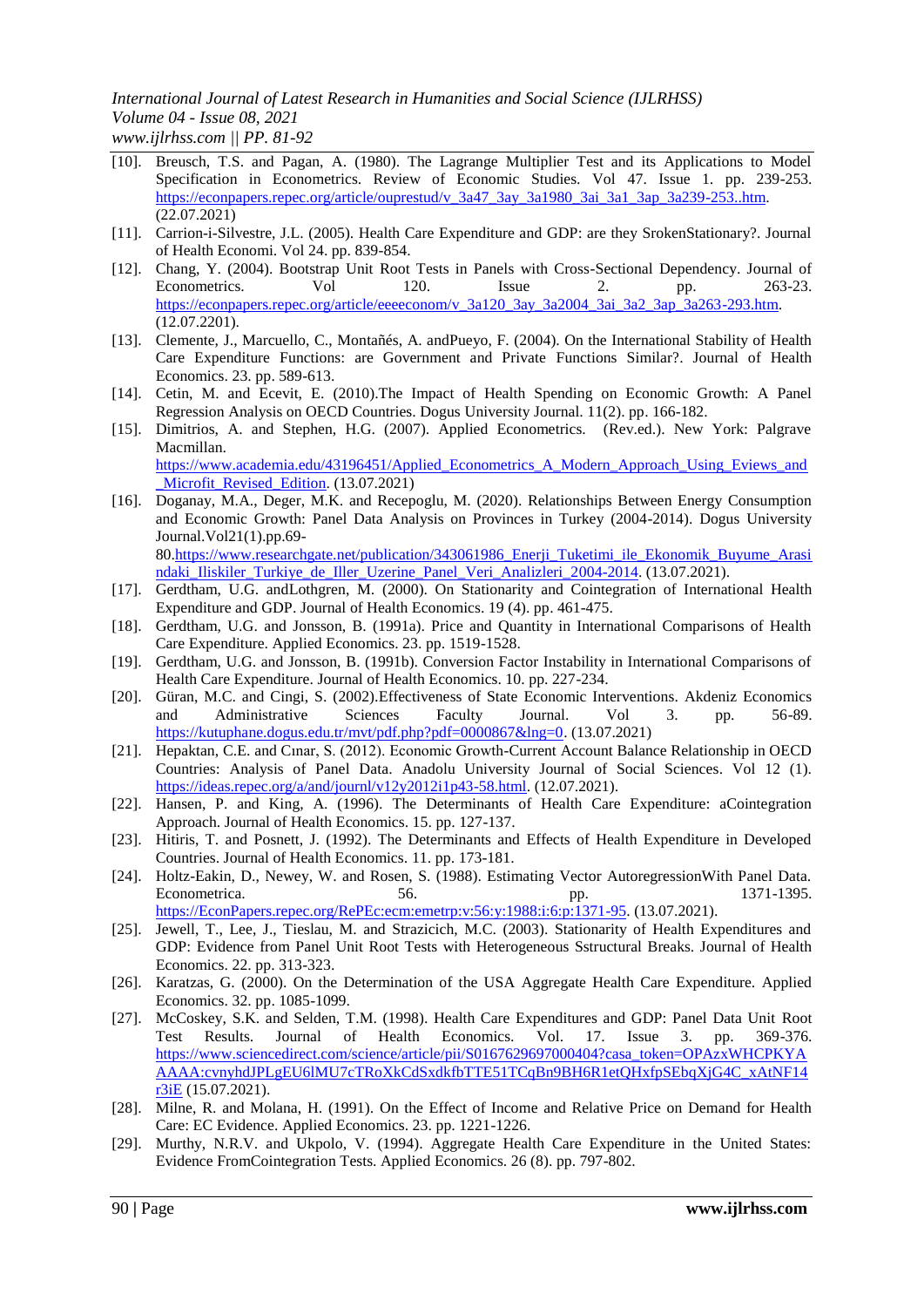- [30]. Newhouse, J.P. (1987).Cross-national Differences in Health Spending: What do They Mean?. Journal of Health Economics. 6. pp. 159-162.
- [31]. Parkin, D., McGuire, A. and Yule, B. (1987). Aggregate Health Care Expenditures and National Incomes: is Health Care a Luxury Good?. Journal of Health Economics. 6. pp. 109-127.
- [32]. Pedroni, P. (2004). Panel Cointegration: Asymptotic and Finite Sample Properties of Pooled Time Series Tests. With an Application to the PPP Hypothesis. Econometric Theory. 20(3). pp. 597-625. [https://www.researchgate.net/publication/23564877\\_Panel\\_Cointegration\\_Asymptotic\\_and\\_Finite\\_Samp](https://www.researchgate.net/publication/23564877_Panel_Cointegration_Asymptotic_and_Finite_Sample_Properties_of_Pooled_Time_Series_Tests_With_an_Application_to_the_PPP_Hypothesis) le Properties of Pooled Time Series Tests With an Application to the PPP Hypothesis (12.09.2020)
- [33]. Pesaran, M.H.(2007). A pair-wise Approach to Testing for Output and Growth Convergence. Journal of Econometrics. forthcoming. https://www.researchgate.net/publication/4854891 A Pairwise Approach to Testing for Output and Growth Convergence. (13.07.2021)
- [34]. Pesaran, M.H., Ullah, A. and Yagamata, T. (2008). A bias-adjusted LM Test of Error Cross-Section Independence. The Econometrics Journal. Vol 11 (1). pp. 105-127. [https://onlinelibrary.wiley.com/doi/10.1111/j.1368-423X.2007.00227.x.](https://onlinelibrary.wiley.com/doi/10.1111/j.1368-423X.2007.00227.x) (13.07.2021).
- [35]. Roberts, J. (2000). Spurious Regression Problems in the Determinants of Health Care Expenditure: a Comment on Hitiris (1997). Applied Economics Letters. 7. pp. 279-283.
- [36]. Swamy, P.A.V.B. (1970). Efficient Inference in a Random Coefficient Regression Model. Econometrica. Vol 38. pp. 311-323.
- [37]. Sen, A. and Bingöl, N. (2018). The Relationship between Health Expenditures and Economic Growth: The Case of Turkey. Journal of Academic Approaches. Spring Volume 9. Issue 1. [https://www.acarindex.com/akademik-yaklasimlar-dergisi/saglik-harcamalari-ve-ekonomik-buyume-i](https://www.acarindex.com/akademik-yaklasimlar-dergisi/saglik-harcamalari-ve-ekonomik-buyume-i-liskisi-turkiye-ornegi-4593)[liskisi-turkiye-ornegi-4593.](https://www.acarindex.com/akademik-yaklasimlar-dergisi/saglik-harcamalari-ve-ekonomik-buyume-i-liskisi-turkiye-ornegi-4593) (13.07.2021)
- [38]. Taban, S. (2006). Relationship between Health and Economic Growth in Turkey: Causality Relationship. Journal of Socio Economy. Vol 2(4). pp. 31-46.
- [39]. Temiz, D. and Korkmaz, S. (2007). The Relationship between Health and Economic Growth in Turkey: 1965-2005. TUIK 16. Statistics Research Symposium. Ankara. pp. 266-278.
- [40]. Westerlund, J. (2007). Testing for Error Correction in Panel Data. Oxford Bulletin of Economics and Statistics. Vol 69. Issue 6. pp. 709-748. [https://onlinelibrary.wiley.com/doi/abs/10.1111/j.1468-](https://onlinelibrary.wiley.com/doi/abs/10.1111/j.1468-0084.2007.00477.x) [0084.2007.00477.x.](https://onlinelibrary.wiley.com/doi/abs/10.1111/j.1468-0084.2007.00477.x) (13.07.2021)
- [41]. WHO. (2019). Global Spending on Health: A World in Transition. World Health Organization[.https://www.who.int/health\\_financing/documents/health-expenditure-report-](https://www.who.int/health_financing/documents/health-expenditure-report-2019.pdf?ua=1)[2019.pdf?ua=1.](https://www.who.int/health_financing/documents/health-expenditure-report-2019.pdf?ua=1)
- [42]. YerdelenTatoğlu, F. (2020). Panel Time Series Analysis. Beta Edition Release.
- [43]. Yıldırım, Z. and Cebeci, A. (2021).The Relationship between Public Health Expenditures and Capital Accumulation in Developed Countries: Panel Cointegration Analysis. Yasar University E-Journal. 16 (62). 982-1004. [https://dergipark.org.tr/en/pub/jyasar/issue/62555/817368.](https://dergipark.org.tr/en/pub/jyasar/issue/62555/817368) (13.07.2021)
- [44]. Yıldırım, Z. (2019). The Relationship between Education Expenditures and Economic Growth: ARDL Bounds Test Approach. Journal of Social, Humanities and Administrative Sciences. 5(21). pp: 1367- 1375. [http://journalofsocial.com/Makaleler/603811266\\_27.%20ID231\\_5-](http://journalofsocial.com/Makaleler/603811266_27.%20ID231_5-21.%20y%c4%b1ld%c4%b1r%c4%b1m._1367-1375.pdf) [21.%20y%c4%b1ld%c4%b1r%c4%b1m.\\_1367-1375.pdf.](http://journalofsocial.com/Makaleler/603811266_27.%20ID231_5-21.%20y%c4%b1ld%c4%b1r%c4%b1m._1367-1375.pdf) (15.07.2021)
- [45]. Yılmaz, V. andYenturk, N. (2015). A HistoricalOverview of HealthExpenditures in Turkey. Istanbul Bilgi UniversityCivilSocietyStudies Center. STCM. [https://stk.bilgi.edu.tr/media/uploads/2015/11/08/saglikHarcamalari.pdf.](https://stk.bilgi.edu.tr/media/uploads/2015/11/08/saglikHarcamalari.pdf) (25.07.2021).
- [46]. [www.euronews.com\(](http://www.euronews.com/)2020[\).https://tr.euronews.com/2020/11/19/sagl-k-icin-harcanan-butcede-turkiye](https://tr.euronews.com/2020/11/19/sagl-k-icin-harcanan-butcede-turkiye-oecd-ulkeleri-aras-nda-son-s-rada)[oecd-ulkeleri-aras-nda-son-s-rada.](https://tr.euronews.com/2020/11/19/sagl-k-icin-harcanan-butcede-turkiye-oecd-ulkeleri-aras-nda-son-s-rada)
- [47]. <https://www.cfr.org/backgrounder/comparing-six-health-care-systems-pandemic>(12.09.2020)